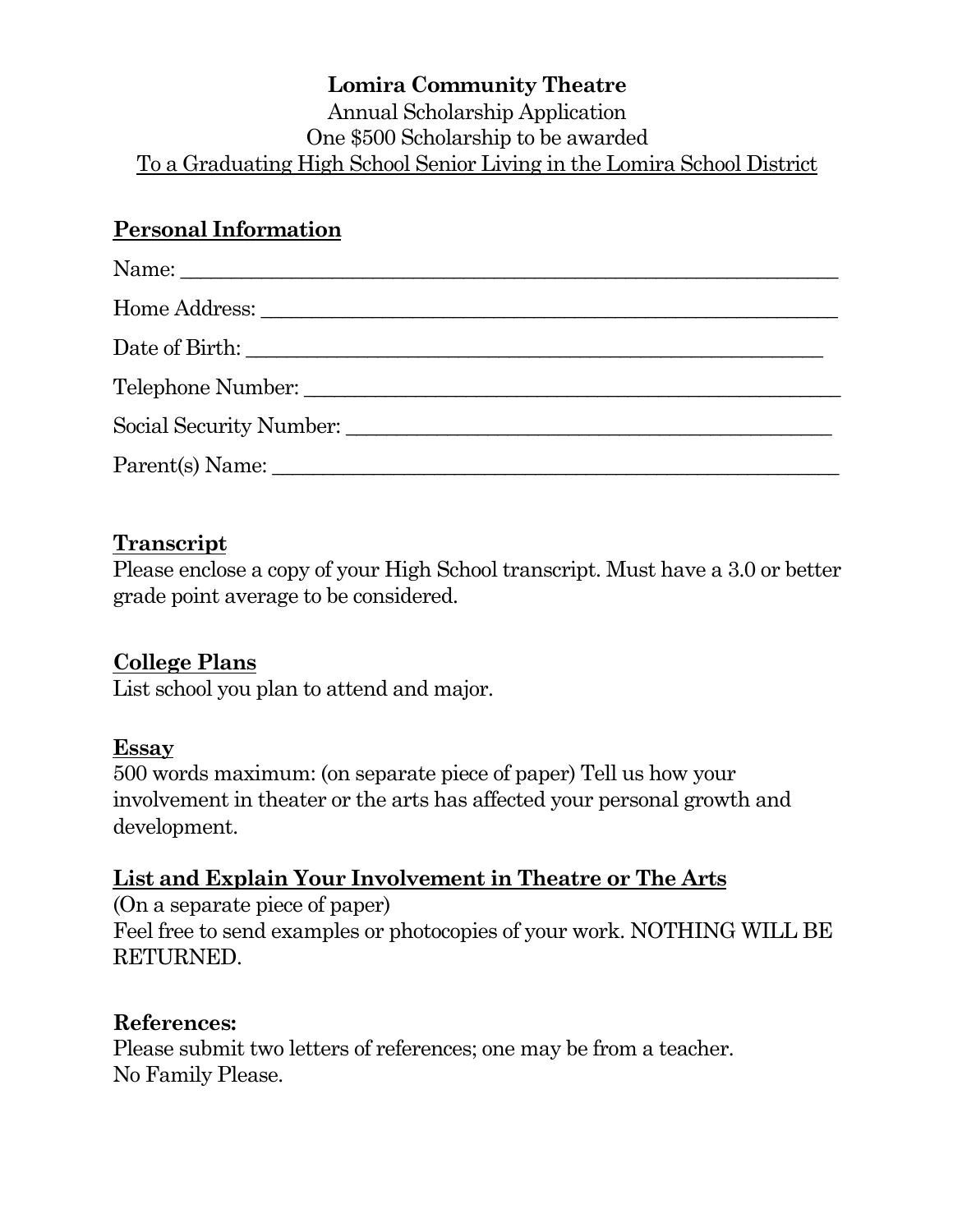# **Authorization for release of records**

| I authorize the release of my student records, including my academic records,<br>grade point average, class rank, etc. to the Scholarship Committee of Lomira<br>Community Theatre.<br>I affirm that the information I have submitted is accurate to the best of my<br>knowledge:       |
|-----------------------------------------------------------------------------------------------------------------------------------------------------------------------------------------------------------------------------------------------------------------------------------------|
| Signature of Applicant:                                                                                                                                                                                                                                                                 |
| Signature of Parent (if minor child):                                                                                                                                                                                                                                                   |
| Date Submitted:                                                                                                                                                                                                                                                                         |
| Please mail the completed application with attachments postmarked no later<br>than March 31, 2022. Incomplete applications will not be considered.<br>Mail to:<br>Lomira Community Theatre Scholarship Committee<br>c/o Owen Priepke<br>W706 Birchwood Drive<br>Campbellsport, WI 53010 |